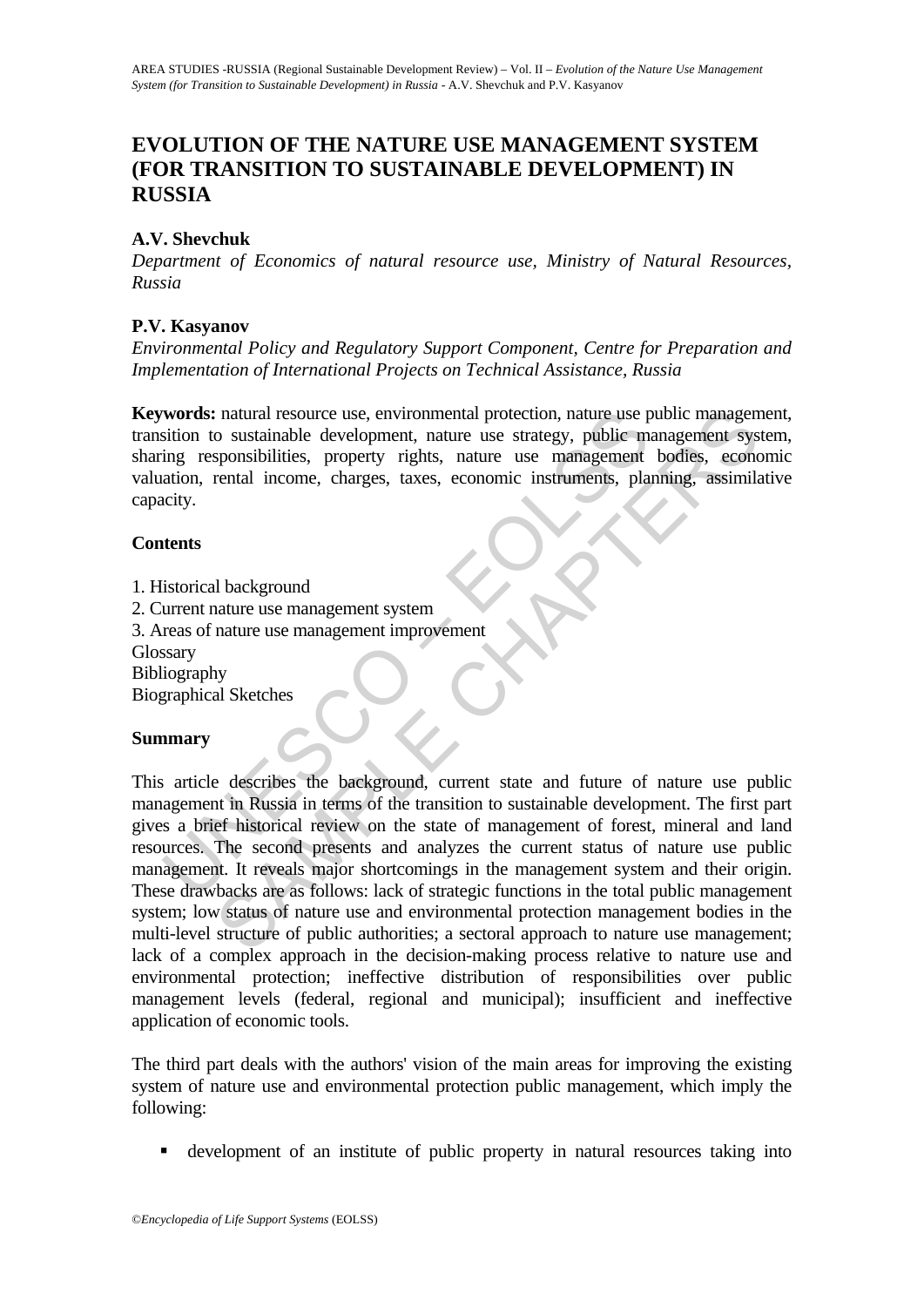account potential distribution of property rights among the Russian Federation and regions;

- **F** restructuring and reformation of the nature use public management system in order to overcome the sectoral approach and to provide complex and system managerial functions that would elevate the status of natural resource and environmental protection authorities;
- rational distribution of powers in the field of environmental protection and nature use public management among different level authorities;
- reformation of natural resource accounting and economic valuation systems as well as taxation and budgetary systems to increase rental income and simultaneously reduce other tax rates;
- increasing budget expenditures on natural resource and environment protection.

### **1. Historical background**

### **1.1. Forest resources**

The nature use management system in Russia has a long history. The evolution of forest resource use management is of great interest in terms of rational nature use as this domain has been carefully addressing environmental safety and sustainable development issues for a great many years.

**Instorical background**<br> **Forest resources**<br>
nature use management system in Russia has a long history. The<br>
ure use management is of great interest in terms of rational nature<br>
been carefully addressing environmental safe **Example 18 background**<br> **Examplement** system in Russia has a long history. The evolution of fee management is of great interest in terms of rational nature use as this dorerfully addressing environmental safety and sustai The first historical documents on forest management in Russia date back to the reigns of Ivan III and Alexis (*Aleksei Mikhailovich*). Forest management was started up by Peter the Great. According to his edict in 1719, forest management fell under the authorization of the Admiralty Board (*Admiralteiskaya Kollegia*) since Peter's main concern was to use forest primarily as a source of shipbuilding materials. The Admiralty Board consisted of eleven offices, among which there was the waldemeister's service designed for forest use management. In addition to the Chief Forest Manager (*ober*-*waldmeister*), local Forest Managers (*waldmeister*) were appointed in St. Petersburg, Moscow, Kazan, Voronezh, Ryazan, Bryansk, Novgorod, Smolensk and Murom.

A notion of forest ownership was first mentioned in the legislation introduced by Peter the Great. Prior to that, for centuries forests had been considered common property. Peter I put in force a strict prohibitive law system fixing cruel punishments for various violations: from heavy fines to penal servitude for life and even capital punishment. In particular, Peter's law of 1703 prescribed the death penalty for felling within 33 miles of big rivers and within 13 miles of small ones. Apart from its austere character, Peter's legislation was indicative of certain 'environmental focusing'. It was aimed both at forest protection and at its rational use. The legislation specifically directed that operational forests be divided into annual cutting areas and forest farming be implemented in southern provinces.

In 1782 Catherine II issued an edict that declared forests the unrestricted property of their possessors. Taking advantage of the unlimited right of ownership, woodland proprietors conducted depredatory lumbering, and the state voiced no concern about the reclamation of devastated forests and protection of the existing ones.

Paul I made an attempt (though rather feeble) to turn back to the initial legislation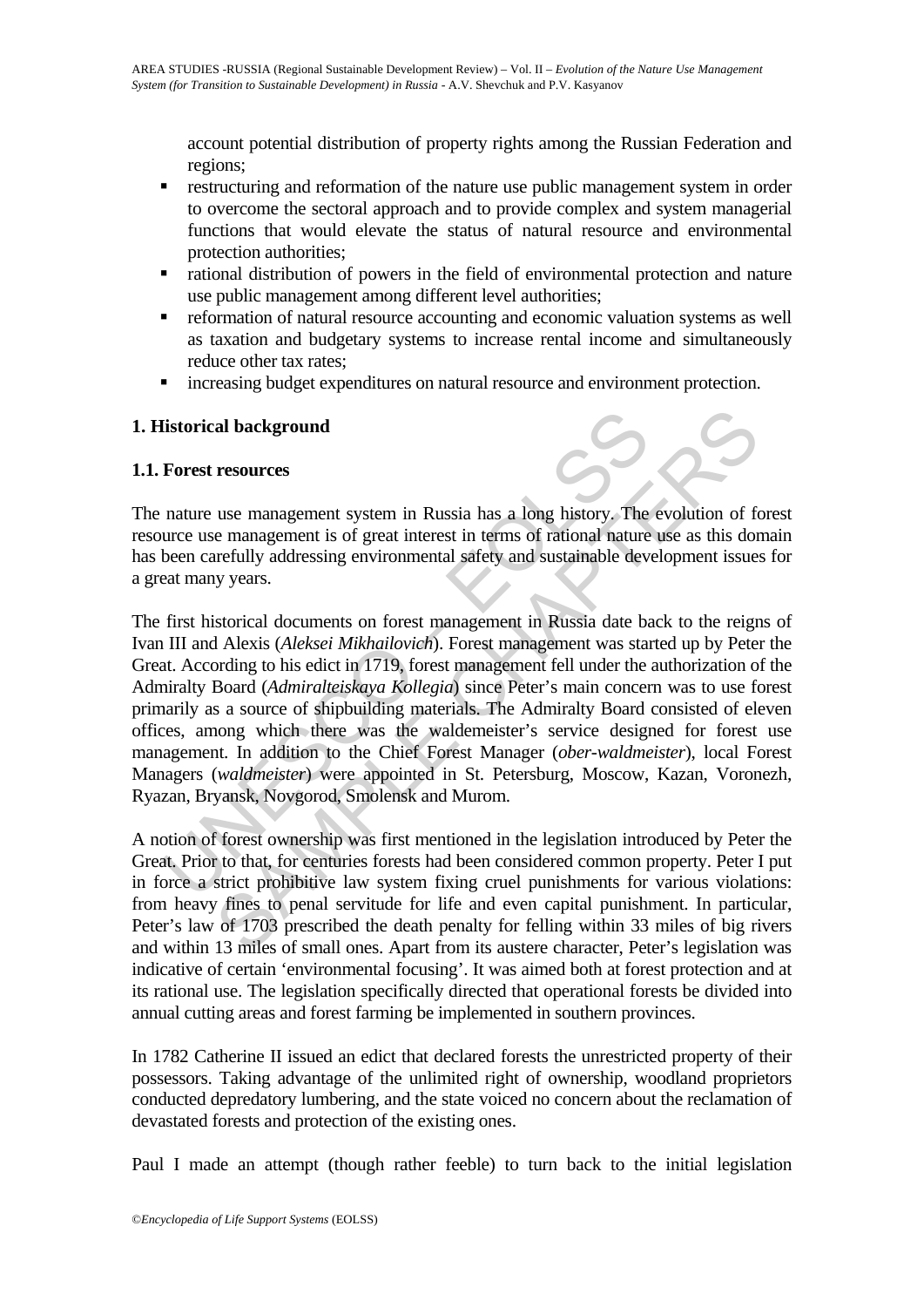introduced by Peter I. The institution of the Forest Department is associated with the name of Paul I. It was a new central body intended for forest management that was originally incorporated in the above mentioned Admiralty Board. The Forest Department was later transferred to the Ministry of Finance and after that it was passed to the newly set up Ministry of State Realties.

The Forest Code of 1893 ranged forests, in terms of ownership, as state, common and private property. State forests, in their turn, fell into state-budget (*kazennye*) ones and those of special purpose (allotted to state-budget factories, fortresses, cities lacking minicipalization, colonists, monasteries, etc.). Common forests were subdivided into those owned by church, educational and charitable institutions, urban and rural communities, etc. Private forests were within the jurisdiction of the Crown Land Office (*udel'noe vedomstvo*), Cabinet of His Imperial Majesty, persons belonging to the Emperor's House, nobility and other classes.

In 1913 forests ranked, with respect to ownership, as follows: 47% - state-budget forests, 4% - crown (*udel'nie*) forests, 33% - private forests, 10% - those of peasant communities, and 6% - others. Nearly all the forestry regulations (since the end of the eighteenth century) were directed at state-budget forests, and only the laws of 1867 and 1888 reflected attempts to protect at least the most important (in the view of the state) forests.

At the start of the twentieth century forest central management was exercised by the Forest Department of the Ministry of Agriculture and State Realties. The Department incorporated a special forest committee in charge of forest management technical issues.

*Misivo*, caonicle of His imperial Hujesty, persons octonging to active and other classes.<br>
913 forests ranked, with respect to ownership, as follows:  $47\%$  - s<br>  $\sim$  crown *(udel'nie)* forests, 33% - private forests, 10 Calmet of rins imperial rangesty, persons occonging to the Enipector's rice<br>
rests ranked, with respect to ownership, as follows:  $47\%$  - state-budget for<br>
rests ranked, with respect to ownership, as follows:  $47\%$  - st In provinces state forest management rested on special agencies for state realties management. Such agencies were set up either in each province or to cover several provinces. Governors had full delegated authority over forest resources. Local management of state forests was performed by foresters with subordinate assistants and so-called forest conductors. For administrative purposes, forests in each province were divided into large forest areas (*lesnichestva*) managed by foresters, medium sections (*ob'ezdy*) guarded by mounted guards and smaller sections (*obkhody*) guarded by forest rangers. Foresters were united in a so-called corps, having been originally a military unit but since 1867, a civil one. The corps was headed by the Director of the Forest Department. The law governed in detail all matters concerning rational forestry planning, tree nurseries and replanting, forest protection, economic activities in state-budget forests and gaining profit thereof. A special license system was introduced to prevent unauthorized cuttings and any illegal forest use. A license was issued for each felling operation, valid over a defined period. There were independent licenses for lumber rafting and land transportation.

In 1888 Alexander III ratified the Statute on Forest Conservation aiming at two principal targets: prevention of forest devastation and encouragement of forestry advancement. Direct forest protection administration in provinces was bestowed on newly established forest protection committees headed by a Governor. All forests were grouped in two categories: protective and non-protective. The former included forests protecting railroads, highways, mail transport roads, cities, settlements, etc. from blowing (including littoral) sand; protecting coasts from washouts, degradation and ice drift damage; and forests growing on mountain slopes. Attributing forests to the protective pool was on the decision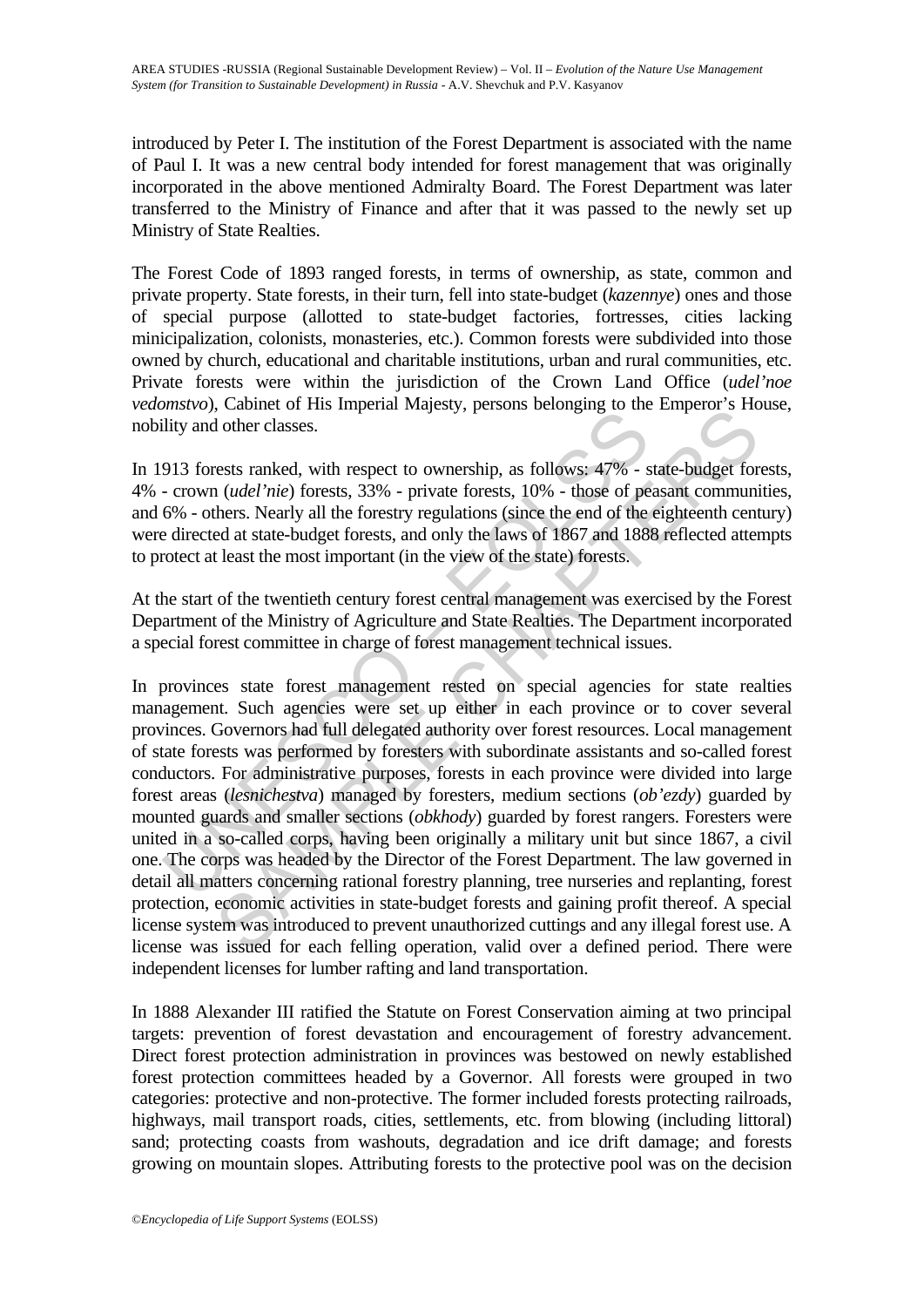of the forest protection committees, being 56 in number by 1897. Out of the total woodland area under the action of the Law on Forest Protection (1888) 1.5% was occupied by forests acknowledged as protective (in 1897), 1.4% as watershed-protecting, and 19–% as those subjected to lumbering under so-called short-term plans of economic activities.

Exemption from state and local land taxes for protective and planted forests became an incentive for forest farming. Other incentives, e.g. financial bonuses, honoraria, free supply of planting materials, and discounts, were also practiced. At the end of the nineteenth century, state budget expenditure on the protection of private forests was about 100 000 rubles annually without considering support of the numerous agents of the Forest Protection Department.

The end of the nineteenth century was marked by the adoption of a new instruction on lumber supply, that was intended for further promotion of the lumber industry. It became an overall collection of instructions and rules on lumbering, removed bureaucratic barriers to lumber sale and extended foresters' rights. Over the same period the procedure for lumber tenders was simplified, especially regarding site selection and timing, thus bringing about better conditions both for peasants and lumber industrialists'.

The advancement of the lumber industry resulted in growth of state revenues from forest resource use. For example, in 1893 state revenue from forestry had been about 22.4 million rubles (forestry expenditure being 6.5 million rubles, or 29% of the revenue), but in 1912 the revenue had increased to 87.9 million rubles (27.2 million rubles expenditures, 30.9%). Revenues from state forests were 2% of the state budget.

# **1.2. Mineral resources**

on the minical resources<br>ber supply, that was intended for further promotion of the lumber<br>ober supply, that was intended for further promotion of the lumber<br>werall collection of instructions and rules on lumbering, remov the uncettent clearary was marked by the acaptom of a new musical<br>end, the mean that was intended for further promotion of the lumber industry. It becoller<br>tion of instructions and rules on lumbering, removed bureaucratic As for mineral resources and the mining industry, there was no special body in charge of these matters at the end of the eighteenth century. Various functions in this field were exercised by the Great Treasury Office (*Prikaz Bol'shoi Kazny*), Siberian Office (*Sibirskii Prikaz*), Cannon Yard (*Pushechnyi Dvor*), Armory and Embassy Office (*Posol'skii Prikaz*) (dealing with the invitation of foreign specialists for ore prospecting) and, starting with the 1660s, the Grand Palace Office (*Prikaz Bol'shogo Dvortsa*). The edict issued by Peter I (1700) set up the Mining Office (*Prikaz Rudokopnikh Del*) for the management of ore prospecting, mining specialists training, etc. The Mining Board (*Berg*-*Kollegia*) was founded in 1719. The formulation of Russian mining legislation started during the reign of Peter I with the adoption of the Mining Privilege (*Berg*-*privilegia*), i.e. an act that endowed the right to free mining activities on state and private lands. Moreover, the extraction of minerals on private lands was defined as a state privilege, and a landlord could either use the preferential right to the mineral resource development or receive 1/32<sup>nd</sup> of the profit from the mineral resource development on his land. The same principle was then employed in the Mining Regulation (*Berg-reglament*) of 1739.

In the reign of Catherine the Great it was replaced by the opposite principle that envisaged an exclusive property right of a landowner to his land and all minerals and metals therein. This principle was enacted in the Manifesto of 28 June 1782 and served as grounds for both regional and special acts, e.g. the Private Gold Mining Charter of 24 May 1870, Oil Fields Rules of 3 June 1892, etc. Anyhow, along with the above, 'mining freedom' declared by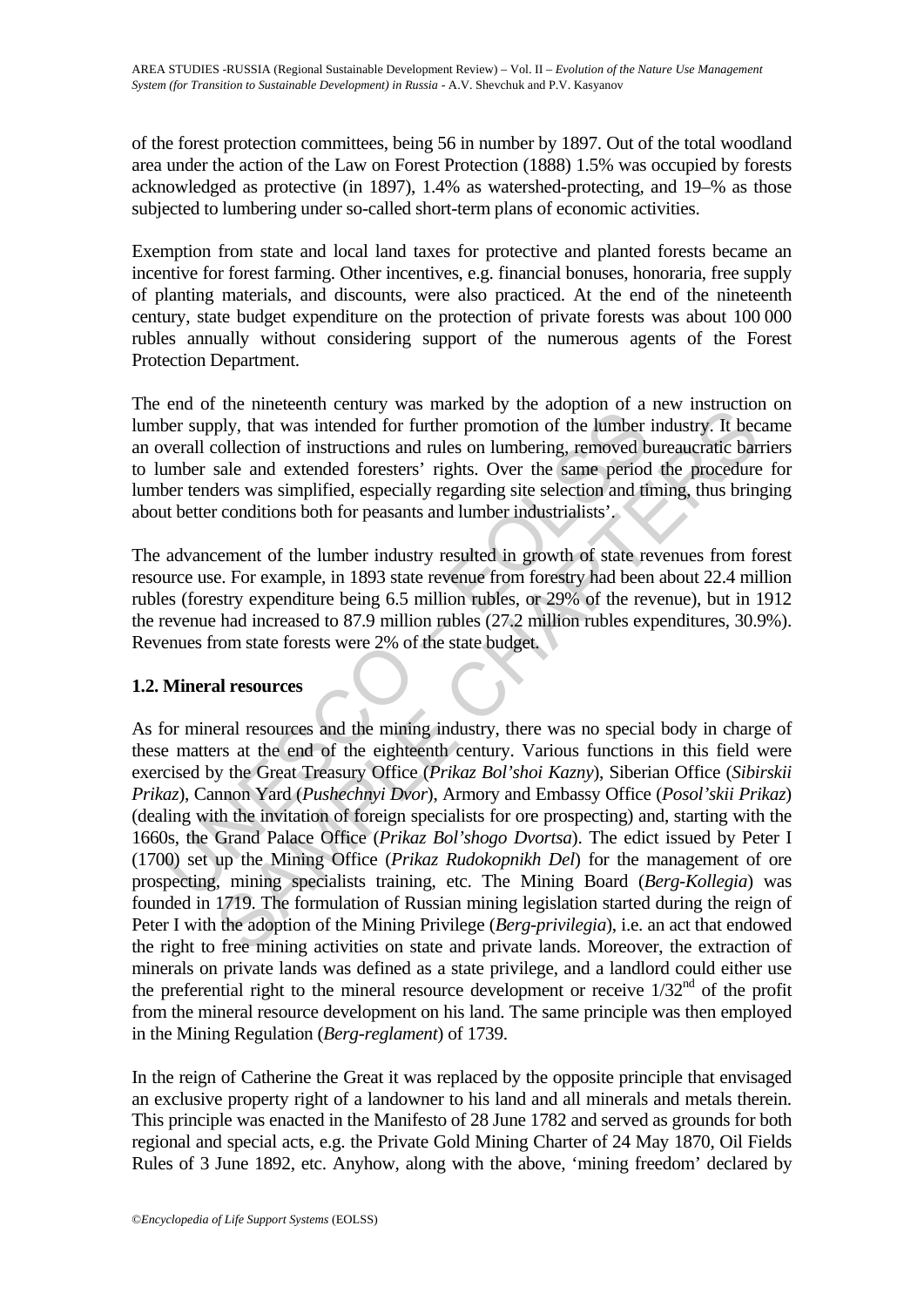Peter I remained extant n Russian legislation chiefly due to the influence of outside law, specifically the Code Napoleon. Peter's ideas were laid in the basis of the Rules for Mining on State Lands of 2 June 1887 and other legislation.

The Mining Board was abolished with the advent of ministries at the beginning of the nineteenth century and respective functions were placed on the Mining Department of the Ministry of Finance. In 1874 mining management was transferred to the Ministry of State Realties (after 1894, the Ministry of Agriculture and State Realties). In 1882 the Committee for Geology was instituted within the Mining Department of the Ministry. The Department was again passed to the Ministry of Finance for a short period in early 1905 and to the newly set up Ministry of Trade and Industry in October 1905.

# **1.3. Land ownership**

At the turn of the century, land tenure issues were within the jurisdiction of the Ministry of Agriculture and State Realties. Land relations featured a diversity of ownership forms. In 1877 land of European Russia was categorized, in terms of ownership, as follows: state lands, peasants' allotment plots (*nadely*), private and crown (*udel'nie*) lands.

Land ownership<br>the turn of the century, land tenure issues were within the jurisdiction<br>ciculture and State Realties. Land relations featured a diversity of  $7$  land of European Russia was categorized, in terms of ownersh **SAMPLE SET THART CONDUCT SET THEOTEM SCREET SET AND SOMALLY SET SCREET SURFACT SURFACT AND THEORY OF EUROPEAD INSTED FOR ENTIRE SURFACT SURFACT SURFACT SURFACT SURFACT SURFACT SURFACT SURFACT SURFACT SURFACT SURFACT SURF** State lands were distributed very unevenly across the country. In northern provinces, state lands prevailed dramatically (e.g. Arkhangelsk province - 97.7%, Vologda province - 82.9%, and Olonetsk province - 70.9%), yet in the majority of other provinces the share of state lands varied from 1 to 10%, and only. 0.6 and 0.2% in Poltava and Estland provinces, respectively.

Crown lands were instituted by Paul I to secure the Imperial family's capital"for all times". They were located in 28 provinces of European Russia, but particularly in Kostroma (22.6%), Novgorod, and Saint Petersburg provinces.

Another land category was in the ownership of institutions and juridical persons and comprised lands belonging to church, monasteries, cities, various public societies, institutions and the Cossacks. They constituted 3% of the area of European Russia.

Private lands distributed, according to classes, as follows: the nobility (109 000 estates)- 68.4%, merchants - 13.4%, peasants - 13.1%, and a lower middle class (*meshchane*) - 2.7%.

The establishment of the Soviet state initiated a new phase in the formation of a national nature use management system—appropriate for the conditions when all basic natural resources became "all-nation" (state) property. The decrees "On land", "On forests", "On mineral resources", "On socialist land development", "On fish resources", and "On protected areas (*zapovedniks*)" were adopted.

In theory, there was an opportunity to organize a management system that would provide rational, i.e. cost-effective and environmentally safe, nature use, but in the course of the first 5-year plans the state focused primarily on industrialization, consolidation of defense and building a so-called material-technical base of socialism and, later, communism. Labor and other resources were looked on, primarily, as means for attaining the above principal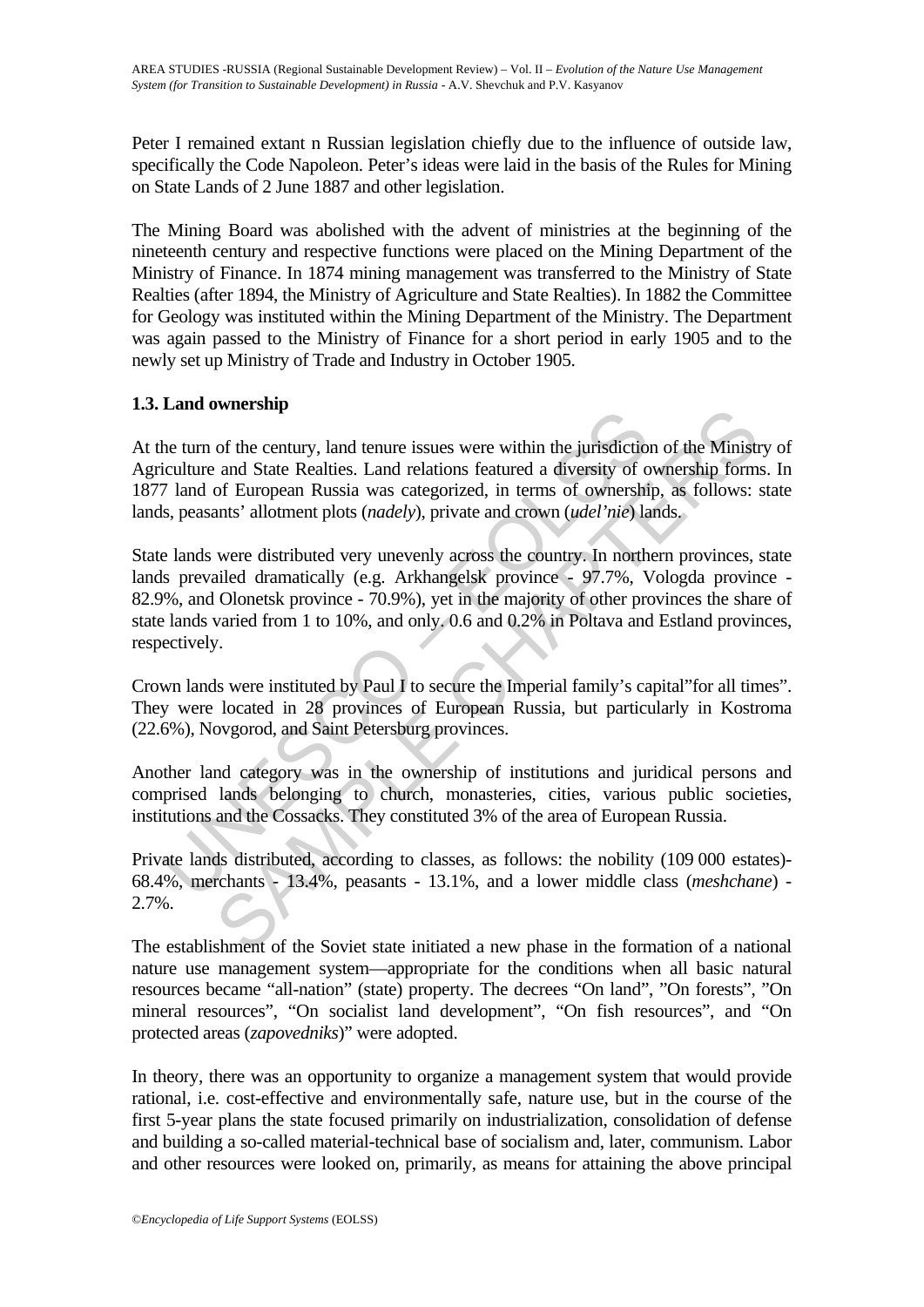goals. The efficiency of their achievement was ensured by the low cost of all consumed resources. These priorities governed the resulting nature use management system, specifically, excessive centralization, predominance of sectoral concerns and lack of economic tools of management. Long-term functioning of the system created conditions for large-scale and, to a great extent, economically inefficient and environmentally threatening nature use.

Environmental problems, which existed in all industrially developed regions of Russia and areas around individual industrial facilities, were attributable to inefficient production and the scale of national economic development over many decades, as well as the absence of democratic institutions and almost absolute suppression of regional and local government bodies as independent authorities.

situation was exacerbated by the sectoral approach to the natural we natural resources' concept in economic activities. In economic exts, the main reason for the above conditions and prereque ravating environmental and eco on was exacerbated by the sectoral approach to the natural wealth tenure and resources' concept in economic activities. In economic and institutive he main reason for the above conditions and prerequisites causing environm The situation was exacerbated by the sectoral approach to the natural wealth tenure and the 'free natural resources' concept in economic activities. In economic and institutional contexts, the main reason for the above conditions and prerequisites causing and aggravating environmental and economic problems were the ownership relations that existed in the country for almost seven decades (and, more recently but probably to a greater degree, large-scale privatization).

Natural resources, along with nearly all other realties, were in common ownership, i.e. there was no need to evaluate their individual components as they belonged 'to everyone'. Under this principle, a rigid centralized system for management of the national economy was generated, including all natural resources.

At the same time, the large-scale appropriation of natural resource rent by individuals resulting from a tremendous privatization campaign posed an even greater danger. Regions were deprived of any natural resource property located on their territory, and, as a direct follow-up, regional administrations lost real power in nature use management.

The situation was made worse by the fact that, with the total authority concentrated in the 'center', it was impossible to put all natural resources under a single management facility, and nature use management was therefore carried out through a sectoral principle.

Hence the delegation of state authority over natural resources to various levels of local government (in compliance with the distribution of property rights)—an objectively reasonable system—was substituted by a division of authority on parallel vertical lines, each of which independently controlled 'its own' resource throughout the country.

The Soviet nature use management system proved to be rather efficient in terms of resource production, particularly in mining. During the final years of its existence, the USSR became the world leader in output of most kinds of natural resources: this was presented to the society as an extremely important and positive achievement of the country's economy. This was very misleading as public management of natural resources largely ignored owner's obligations to care for his natural resource, and this led to serious environmental and economic problems. State nature use management bodies generally failed to perform the functions necessary for efficient enforcement of ownership rights of rational resource use and disposal.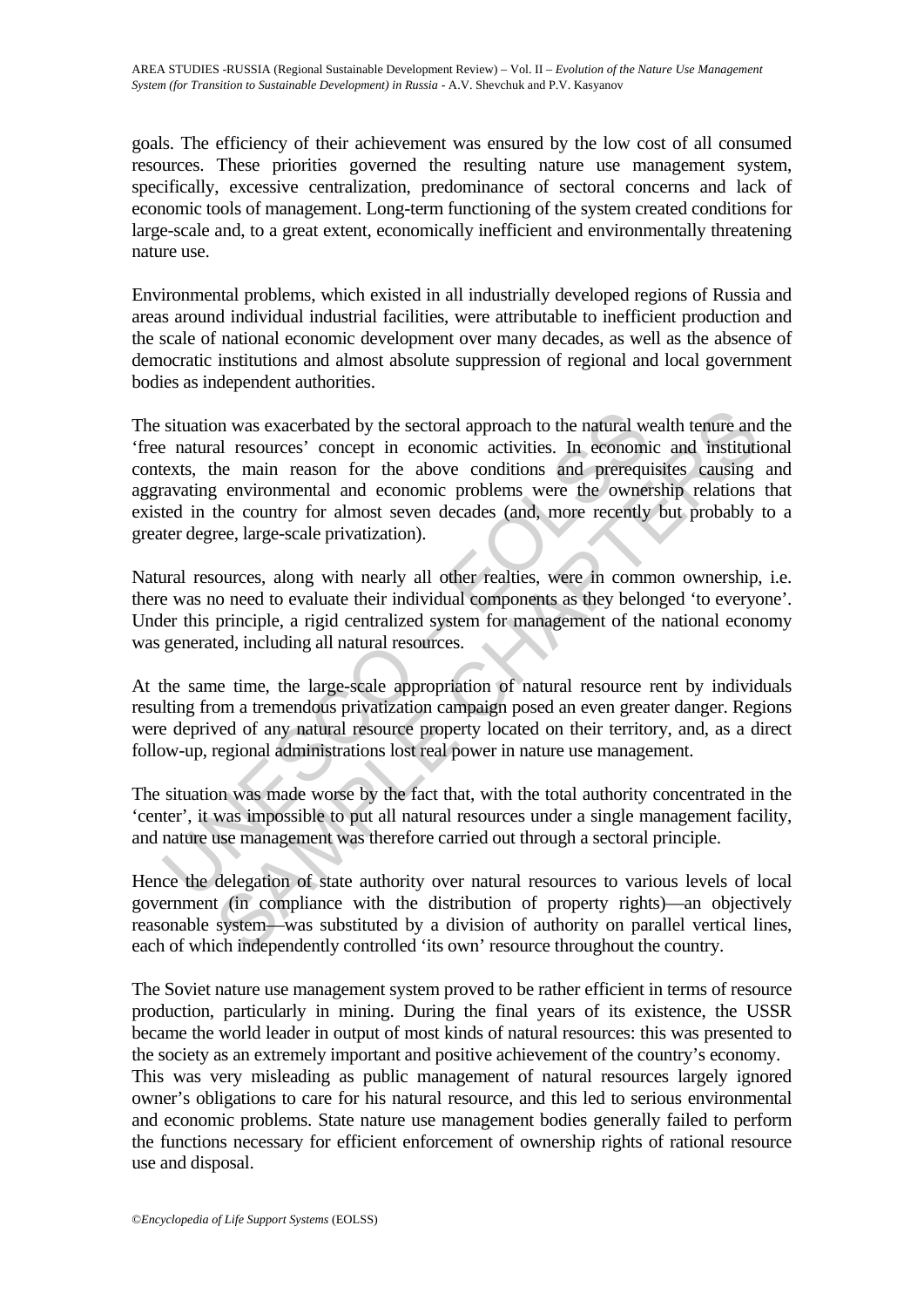- -
- -

# TO ACCESS ALL THE **23 PAGES** OF THIS CHAPTER, Visit: [http://www.eolss.net/Eolss-sampleAllChapter.aspx](https://www.eolss.net/ebooklib/sc_cart.aspx?File=E1-56-34)

#### **Bibliography**

Benoit Bosquet (2001). Greening the tax system in Russia. Moscow, Russian University.

Federal Law of RF, 116-FZ "On Safety for Hazardous Industrial Sites" of 21.07.1997.

Federal Law of RF, 52-FZ "Sanitary and Epidemiological Health of the Population" of 30.03.1999 (amended on 30.06.2003).

Federal Law of RF, 89-FZ "On Industrial and Domestic Waste" of 24.06.1998 (amended on 10.01.2003).

Federal Law of RF, 96-FZ, "On Air Protection" of 04.05.1999.

Federal Law RF, 7-FZ, "On Environmental Protection" of 10.01.2002.

Forest Code of RF, N 22-FZ of 29.01.1997.

ral Law of RF, 116-FZ "On Safety for Hazardous Industrial Sites" of 21.07.19<br>
ral Law of RF, 52-FZ "Sanitary and Epidemiological Health of the Popu<br>
ral Law of RF, 89-FZ "On Industrial and Domestic Waste" of 24.06.1998 (am of RF, 116-FZ "On Safety for Hazardous Industrial Sites" of 21.07.1997.<br>
of RF, 52-FZ "Sanitary and Epidemiological Health of the Population" of 30.03.<br>
30.06.2003).<br>
of RF, 89-FZ "On Industrial and Domestic Waste" of 24.0 Kasyanov P.V. (1998). Transition to sustainable development: environmental and economic prerequisites, pp. 1-180. Moscow, Research, Training and Methodology Centre of the State Environmental Committee (in Russian).

Kasyanov P.V. (2000). Ways to reform the governance of natural resources, pp. 215, Moscow State University, MAKS Press (in Russian).

Land code of RF (Russian Federation), 136-FZ f 25.10.2001 (amended version of 30.06.03).

Lukianchikov N.N., Potravnyi I.M. (2000). Economical and organizational issues of nature use, pp. 1- 287. Moscow, Troika (in Russian).

Petrov A.P., Mamaev B.M., Tepliakov V.K., Sh'tinsky E.A. (1997). State Governing in the forest sector, pp. 1-304, Moscow, VNIITzlesresours (in Russian).

Shevchuk A.V. (2000). Economics of Nature Use (theory and practice). Moscow, Nia-Priroda.

Shevchuk A.V., Medvedeva O.E. (2001). Forming financial and economic mechanisms for management of river basins. Moscow, Nia-Priroda.

The Russian Federation legislative foundations "For Protection of Public Health", 5487-1 of 22.07.1993 (amended on 27.02.03).

Water Code of RF, 167-FZ of 16.11.1995 (amended version of 30.06.2003).

#### **Biographical Sketches**

**Anatoli Shevchuk** was born in 1953. He started his activity in the field of nature use management in 1972 as a hydrometeorologist. He graduated from the Economic Department of the Moscow State University in 1981 with honors (Nature Use Economics), and was awarded a Ph.D. in Economics in 1986.

From 1988 to 1996 he worked for the USSR State Committee on Environment Protection, RSFSR State Committee on Environment Protection and the Ministry of Environmental Protection and Natural Resources and was successively appointed as chief expert, head of division and head of the Environmental Economics Department. Since 1996 till now he has been working for the Ministry of Natural Resources as head of the